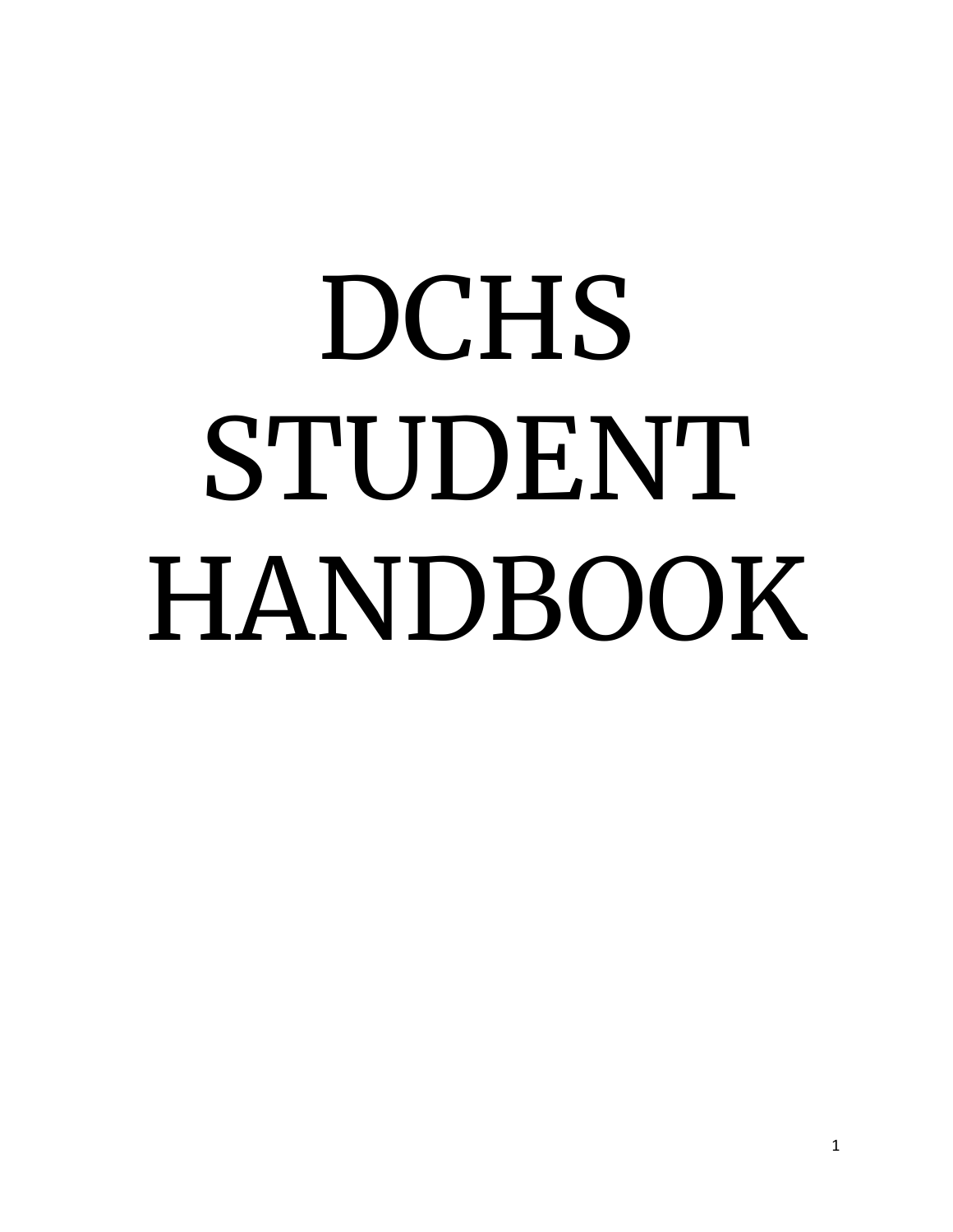#### WELCOME TO DASSEL-COKATO HIGH SCHOOL

\_\_\_\_\_\_\_\_\_\_\_\_\_\_\_\_\_\_\_\_\_\_\_\_\_\_\_\_\_\_\_\_\_\_\_\_\_\_\_\_\_\_\_\_

We welcome you as a student of DCHS and hope you have a great experience here! Our goal is for you to succeed in high school as a means to prepare for success in life. We want students to leave DCHS with critical thinking skills and a post-secondary plan that capitalizes on their passions and abilities. You will find that DCHS is a positive place because we strive each day to fulfill a simple mission:

"Promoting positive relationships, personal responsibility and academic rigor to prepare students for success in a changing world."

Students, you are the most important people at DCHS. A positive relationship with you and your family is where success begins. You can expect to be treated respectfully and you can expect our staff to get to know you on a personal level.

Personal responsibility means staff and students come here each day prepared to give their very best effort in the classroom. When their best doesn't create success, they do not make excuses. They take responsibility, evaluate what went wrong, create a new plan and then work hard to succeed.

Students should come to DCHS each day prepared to be challenged academically. We offer a variety of classes that will meet the varied needs of our students. We encourage you to chart a course for your education that will stretch you. Taking the "path of least resistance" does not lead to long-term success. We expect our students to take the "road less-traveled."

Charger Pride runs deep at DCHS! We offer a wide variety of co-curricular, extra-curricular and club activities before and after school. Get involved! We need your talents to continue the proud tradition of Charger activities. We look forward to getting to know you outside the classroom also!

Your years at DCHS will go quickly. Before you know it, we will be at Commencement and you will be just steps away from the rest of your life! DCHS will be whatever you make it. If you work hard, work to the best of your ability and work together with our staff, you will find success at DCHS!

DCHS Faculty, Staff and Administration Website: <https://www.isd466.org/domain/43>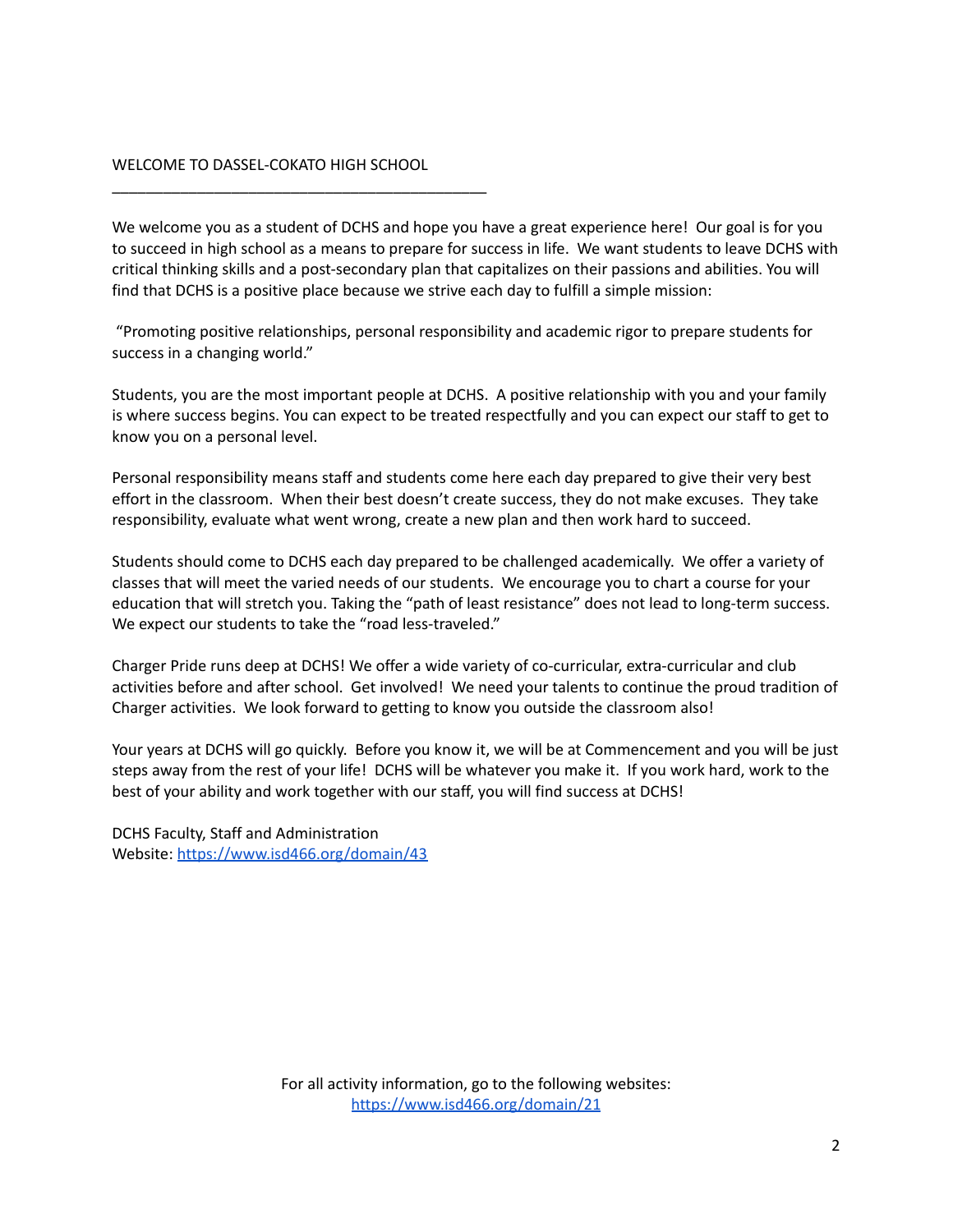# **DCHS Daily Schedule**

| $8:07 - 9:12$                                                       | Period One (65min)                           |
|---------------------------------------------------------------------|----------------------------------------------|
| $9:20-9:50$                                                         | Advisory (30min)                             |
| $9:55 - 11:00$                                                      | Period Two (65min)                           |
|                                                                     | 11:05 - 12:45 Period Three (65min)           |
| Lunch A                                                             |                                              |
|                                                                     | 11:05 - 11:35 (Lunch), 11:40 - 12:45 (Class) |
| Lunch B                                                             |                                              |
| 11:05 - 11:35 (Class), 11:35 - 12:05 (Lunch), 12:10 - 12:45 (Class) |                                              |
| Lunch C                                                             |                                              |
|                                                                     | 11:05 - 12:10 (Class). 12:15-12:45 (Lunch)   |
| $12:50 - 1:55$                                                      | Period Four (65min)                          |
| $2:00 - 3:05$                                                       | Period Five (65min)                          |

## **Monday Schedule**

| $8:25 - 9:27$ | Period One (60min)                                                        |
|---------------|---------------------------------------------------------------------------|
| 9:35-10:05    | Advisory (38min)                                                          |
|               | $10:10 - 11:10$ Period Two (60min)                                        |
| 11:15– 12:55  | Period Three (65min)                                                      |
| Lunch A       |                                                                           |
|               | $11:15 - 11:45$ (Lunch), $11:50 - 12:55$ (Class)                          |
| Lunch B       |                                                                           |
|               | $11:15 - 11:45$ (Class), $11:45 - 12:15$ (Lunch), $12:20 - 12:55$ (Class) |
| Lunch C       |                                                                           |
|               | 11:15 – 12:20 (Class), 12:25 – 12:55 (Lunch)                              |
| $1:00 - 2:00$ | Period Four (60min)                                                       |
| $2:05 - 3:05$ | Period Five (60min)                                                       |
|               |                                                                           |

- *● This schedule does not impact the bus schedule. If a student rides the bus, they will arrive at school at the same time each day.*
- *● Students that arrive at school prior to 8:22 a.m. are expected to wait in the Commons or Media Center.*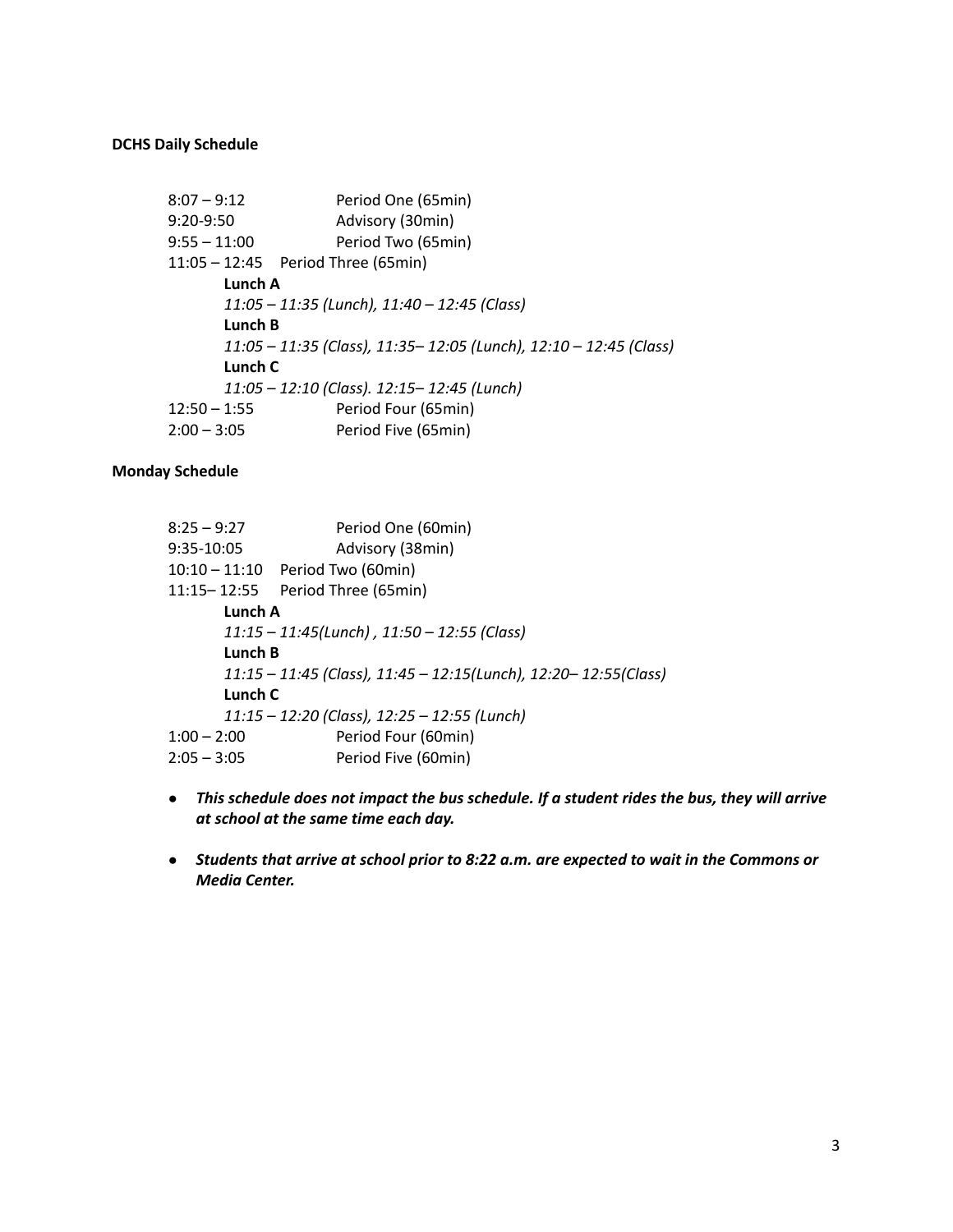#### **D-C HIGH SCHOOL GRADUATION REQUIREMENTS**

All students will need a total of 58 credits to graduate. These will include 35 credits of required classes listed below plus 23 credits of electives for current 9<sup>th</sup> and 10<sup>th</sup> graders. Current 11<sup>th</sup> and 12<sup>th</sup> grade students have a requirement of 36 required credits and 22 elective credits. A trimester course is equal to one credit. Note: For entrance into the Minnesota State College System, there is a foreign language recommendation of two consecutive years of the same world language.

**Communications** (Total of 8 credits) credits of Communications 9 credits of Communications 10 credit of Explorations in Literature/Reading credit of Speech credit of Composition (Advanced Composition, Expressive Writing, Journalism, or Practical Writing) credit of English Elective

**Math** (Total of 6 credits)

**Science** (Total of 6 credits for 9<sup>th</sup> and  $10^\text{th}$  Grade),(7 credits for  $11^\text{th}$  and  $12^\text{th}$ ) 2 credits of Physical Science 2 credits of Biology (3 credits for  $11<sup>th</sup>$  and  $12<sup>th</sup>$  grade students) 2 credits of Chemistry or 2 credits of Physics

#### **Social Studies** (Total of 7 credits)

 credits of Civics 9/Early American History credits of U.S. History 10 credit of World History (Ancient or Modern) credit of Geography credit of Social Studies Elective

#### **Physical Education/Health** (Total of 3 credits)

1 credit of PE 9 1 credit of Health 10 1 credit of PE Elective in 10th, 11th, or 12th grade

**Business** (Total of 3 credits) credit of Computer Applications credit of Personal Finance credit of Economics

**Fine Arts** (Total of 2 credits) Art or Band or Choir

Electives 23 credits (22 for 11<sup>th</sup> and 12<sup>th</sup> grade students)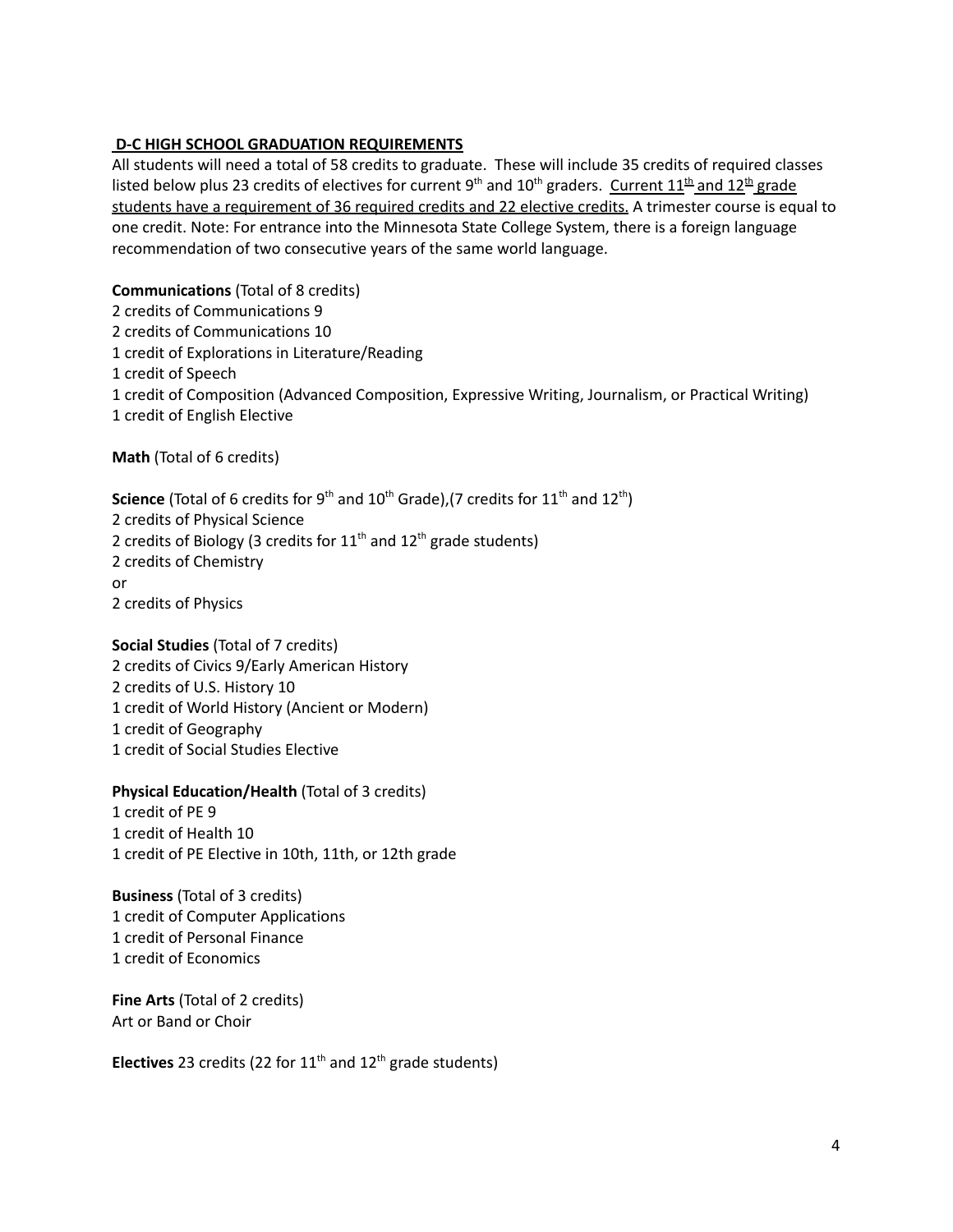## **State and Federal Accountability Tests**

MCA-III Reading (online) – 10<sup>th</sup> Grade MCA-III Science (online) – After Biology has been taken in the district MCA-III Math (online) –  $11<sup>th</sup>$  Grade

Optional ACT+testing may be offered to all Juniors. More information will be administered as testing date becomes set.

The Minnesota Department of Education website offers information in regards to opting out of state testing.

Note: Grades earned at the ALC (Alternative Learning Center) must be completed by the day of Baccalaureate.

#### **"ACADEMIC LETTER" AWARD**

PURPOSE FOR AWARDING AN "ACADEMIC LETTER"

- To recognize students who have excelled academically.
- To improve student self-esteem and pride in academic accomplishment.
- To provide additional incentive to excel academically.
- To provide affirmation of individual student achievement.

#### "ACADEMIC LETTER" CRITERIA

\*Starting with the Freshman class of 2023 and continuing on with all future 9<sup>th</sup> grade classes, a new grading scale for Academic Lettering will be used. All other grades will have the same scale they have *used in the past throughout their High School career.*

Ninth Grade: Students must have a 3.670 weighted or non-weighted GPA for the first two trimesters of ninth grade.

Tenth Grade: Students must have a 3.670 weighted or non-weighted GPA for the last trimester of the ninth grade and the first two trimesters of the tenth grade.

Eleventh Grade: Students must have a 3.670 weighted or non-weighted GPA for the last trimester of the tenth grade and the first two trimesters of the eleventh grade.

Twelfth Grade: Students must have a 3.5 weighted or non-weighted GPA for the last trimester of the eleventh grade and the first two trimesters of the twelfth grade.

\*\*Grades for weighted DCHS classes will be calculated with a weighted value. PSEO classes will be unweighted.

To be considered for an academic letter:

- 1. No grade can be lower than a "C" in a weighted or unweighted class.
- 2. Students in ninth and tenth grade must take a minimum of five classes per trimester.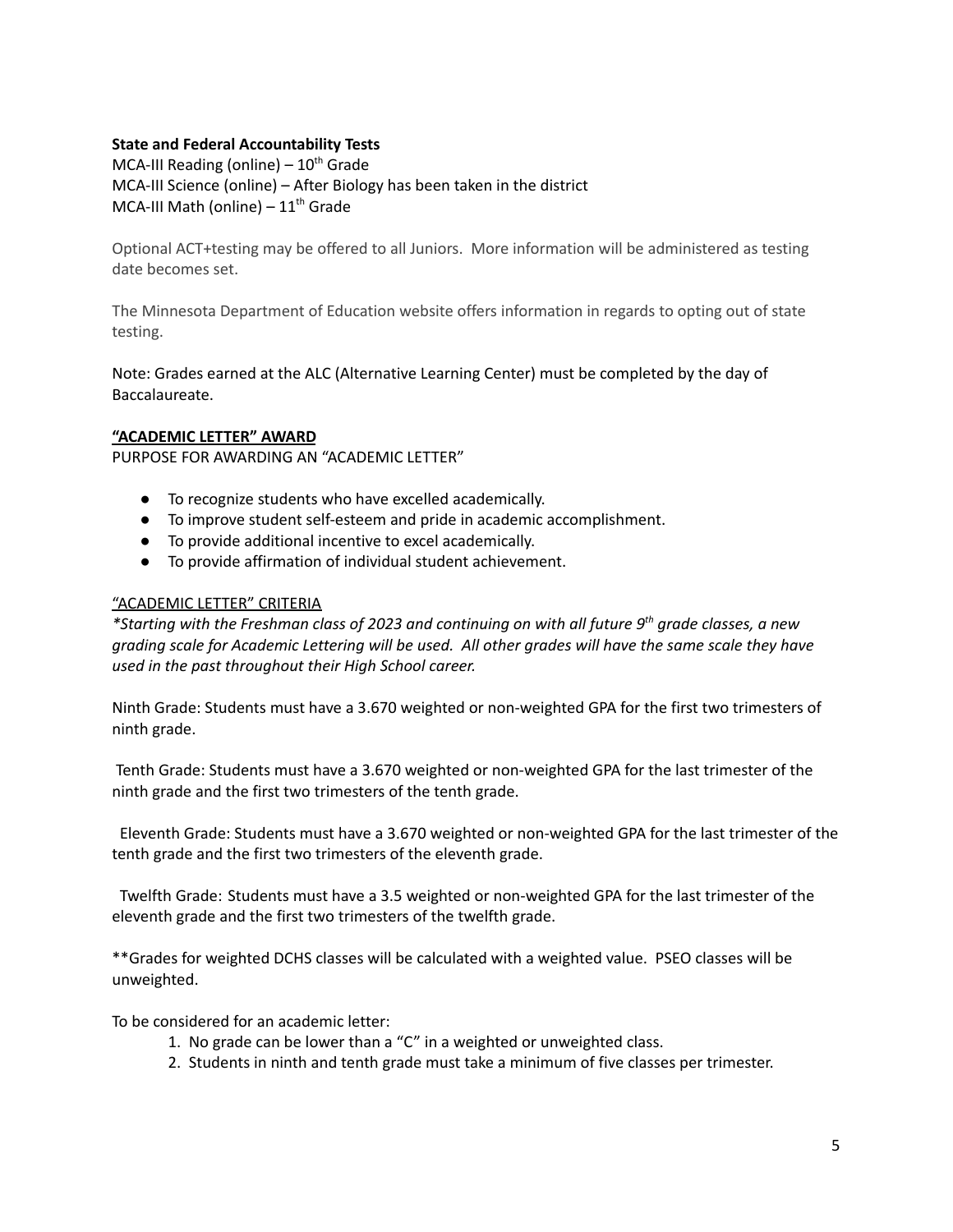3. Students in eleventh and twelfth grade must take a minimum of five classes each trimester, unless they are on an approved activity or work program. If on an approved activity or work program, the student must take a minimum of four academic classes each trimester.

Academic Letters for Post-Secondary Options Students (PSEO) will be based on the Fall Semester just completed and the previous Spring Term wherever the student was in attendance. Classes taken by the PSEO student will be based on the non-weighted scale. PSEO students must remain enrolled and be considered "full-time" status. Distant learning courses are eligible for consideration for an academic letter. Verification of grades earned will be the same as a PSEO student. Transfer students will be eligible for an Academic Letter if the grades they transfer to D-C and their current academic performance meet the criteria set forth above.

## ACADEMIC LETTER AWARD

The "Academic Letter" will be the D-C chenille letter. The "Academic Letter" will be awarded at the Academic Awards Program, which will held in the spring. The first time a student is eligible to receive an "Academic Letter"; he/she will receive a chenille letter and a certificate. (If the student has received a D-C letter from another area, they will receive a certificate and may purchase a pin or appropriate patch.) After the awarding of the first "Academic Letter" the student will receive a certificate and may purchase a pin or appropriate patch. At the time of awarding a fourth consecutive letter to a student, a mounted certificate will be given.

## HONOR ROLL QUALIFICATIONS

"A" Honor Roll—Unweighted G.P.A. of 3.51 or higher. "B" Honor Roll—Unweighted G.P.A. of 3.00 or higher. No grade can be lower than a C- and student must not have any "I" incompletes.

ADMINISTRATIVE DISCRETIONARY ACTION DISCLAIMER: It is impossible to anticipate and address every circumstance that may occur in the course of a school year. To ensure safety and order, students and others are subject to all school rules, regulations and policies, and the reasonable and prudent interpretation, thereof, by responsible school officials regardless of whether or not they are specifically addressed in this handbook.

## **ATTENDANCE POLICY (District Policy #503)**

#### PHILOSOPHY

Attendance is a major concern of everyone at Dassel-Cokato High School. Absences affect student performance. Research shows that there is a significant correlation between student absences and achievement. With this in mind, Dassel-Cokato High School will follow this policy/procedure.

#### GENERAL ATTENDANCE GUIDELINES:

- 1. Parent/Guardians are asked to call the high school office (320) 286-4100 ext.1800 on the day their student is absent from school and indicate the reason for the absence.
- 2. All students are required to present a written note from their parents/guardians on the day they return to school after an absence.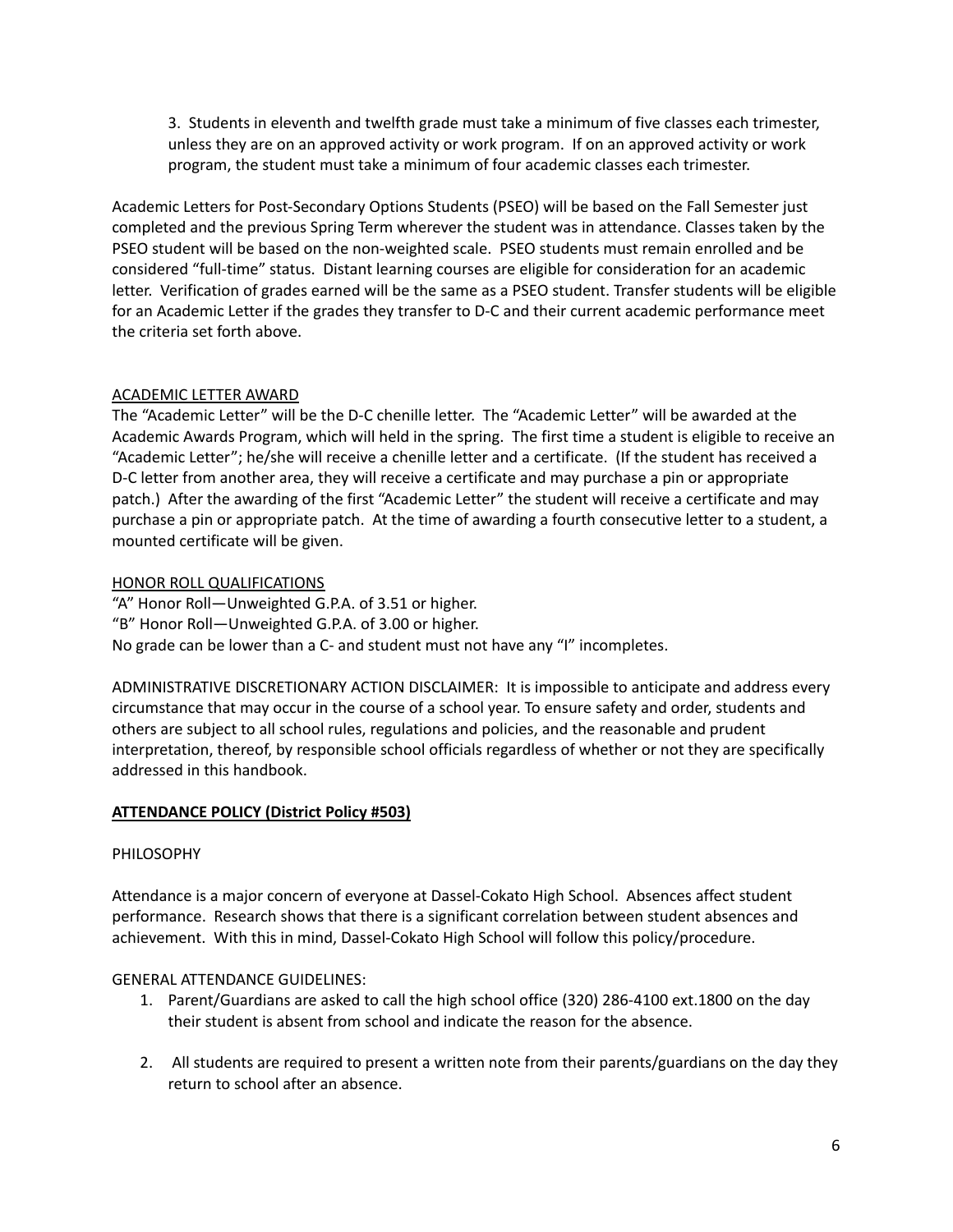- 3. If a student does not bring in a note, they will be marked Unexcused (UNX) for their absence. The absence can be changed to Excused if a note excusing their absence is brought in within 5 school days. Failure to provide a note for the absence will result in the absence being permanently marked Unexcused
- 4. If students are late to school they must report to the office before going to class. Excessive tardiness to school or class may result in appropriate consequences by the instructor and/or detention. If a student is more than 10 minutes tardy to class, the student will be considered Absent Unexcused.
- 5. If a student is to leave school during the day, a note from the parents/guardians must be presented to the office in the morning for issuance of a blue "Leave the Building" Pass. Any student leaving the building without proper authorization shall be considered Absent Unexcused regardless of the reason.
- 6. Students will not be permitted to leave the school grounds during their lunch period to eat lunch. Leaving for this purpose shall be considered as an Unexcused Absence and treated accordingly.
- 7. Parents/Guardians who have questions regarding whether or not an absence would be excused are asked to call the high school office for clarification prior to the absence.

ILLNESSES - If students become ill, they must report to the high school office. Then a decision will be made whether the student will spend a short time in the nursing service or whether parents/guardians will be contacted so the student can go home. In case of injury, first aid will be provided, and parents/guardians will be contacted regarding further medical attention. *If a student is too ill to be in school, they are considered too ill to participate in extra-curricular activities. This includes practice and competition.*

**TARDIES** - Three unexcused tardies in a trimester are equivalent to one unexcused absence and are consequenced as such.

- If a student has 3 or more tardies per week, they will then be assigned a detention.
- Being Tardy to class will be defined as being 10 minutes or less late to class.
- If a student is more than 10 minutes late to class, it will be marked as an Unexcused Absence.
- Detention for tardies will be served the following week on Tuesday or Thursday from 3:15-4:15.
- A detention reminder slip will be given to the student as well as a reminder call home to the parent.
- Failure to complete the detention during that time period will result in the assigning of a 3 hour Saturday School.

## **Unexcused Absences**

- If a student has 2 or more Unexcused absences in a week, a detention will be assigned.
- If a student has more than 5 Unexcused Absences during the Month, they will be assigned a Saturday School.
- Being unexcused to class will be defined as being gone for the duration of the class period without an excused absence from the main office.
	- o or being more than 10 minutes late to class.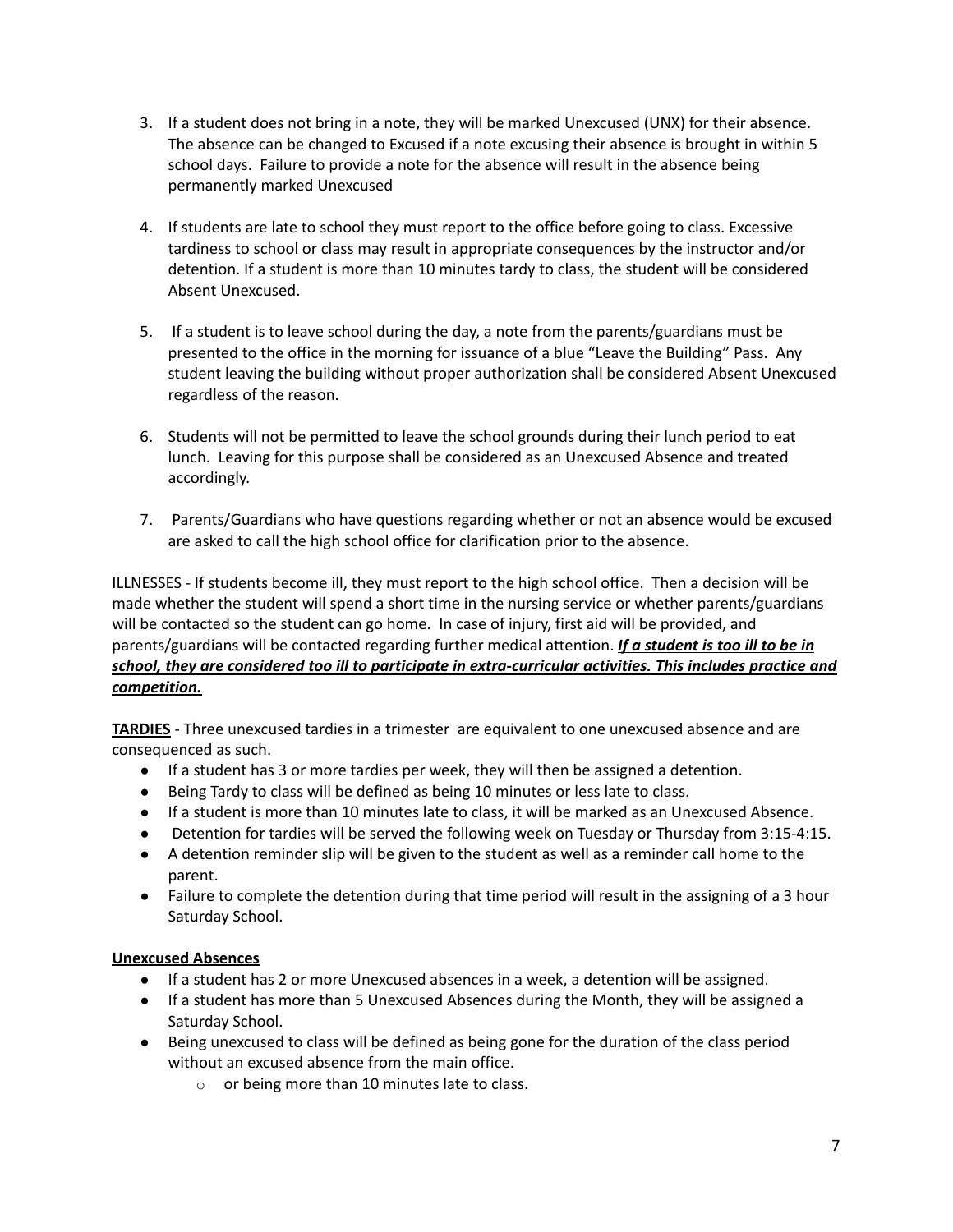- $\circ$  or being gone from class without permission for a duration exceeding 10 minutes in time
- Saturday school will be held one Saturday per month from 9:00 am-12:00
- Failure to attend Saturday School on two attempts will result in a one day suspension from school.
- Students that are chronically unexcused will also be referred to the county for truancy.

## **Excusing Absences**

- It is important that students communicate their absences with the office staff and teachers. Students should make up work by the agreed upon deadline with their teachers to ensure credit for their work.
- Students will be expected to bring in a note, or have a parent call/email, excusing their absence if they know about it ahead of time.
- Students will be given 5 days to provide an excuse for any absences. If an excuse is not communicated, their absence will remain as unexcused.

## ATTENDANCE DISCIPLINARY PROCEDURES

Attendance is a major concern of everyone at Dassel-Cokato High School. Absences affect student performance. Research shows that there is a significant correlation between student absences and achievement.

1. *Unexcused Absences*: All absences not otherwise excused are unexcused. Unexcused absences may be handled according to state and county truancy laws.

2. *Suspension:* In school and Out of School Suspensions are considered unexcused, but will not be used in consideration of a student being habitually truant.

3. *Additional Information*

--Tardiness: Three unexcused tardies are equivalent to one unexcused absence in a trimester and may be used in consideration of a student being habitually truant

--Attendance Participation Grade: A daily participation grade based upon attendance may be a part of any course offered at Dassel-Cokato High School. Students who are absent may lose all or any portion of the daily participation grade as determined by the teacher.

--Make-Up Policy: Excused absences receive full credit for work missed. Unexcused absences may receive partial credit for the work made up. Each teacher will determine make up work content and reasonable due date for when work must be handed in for evaluation.

--Notification: Parents/guardians will be contacted regarding any unverified absences.

--Habitual Truancy will be filed according to state and/or county truancy laws.

## EXTRA/CO-CURRICULAR ACTIVITIES PARTICIPATION

Students are encouraged to take part in extra/co-curricular activities for enrichment experiences. To assure that D-C activities maintain high standards, students have to be passing all of their classes in order to participate in extra/co-curricular competition. Academic progress is reviewed every three weeks to determine eligibility status. Students participating in extra/co-curricular activities, either presently or in the future, are responsible for adhering to all the rules, regulations, and violations that are outlined in detail in the participation policy #566 available in the activities office.

## EXTRA-CURRICULAR PARTICIPANTS ATTENDANCE

Students participating in school sponsored extracurricular activities must attend all classes, except in the case of an emergency, to practice and/or participate in a scheduled contest/activity on the same day. An exception may be made if the student had an approved absence, in which case the student may be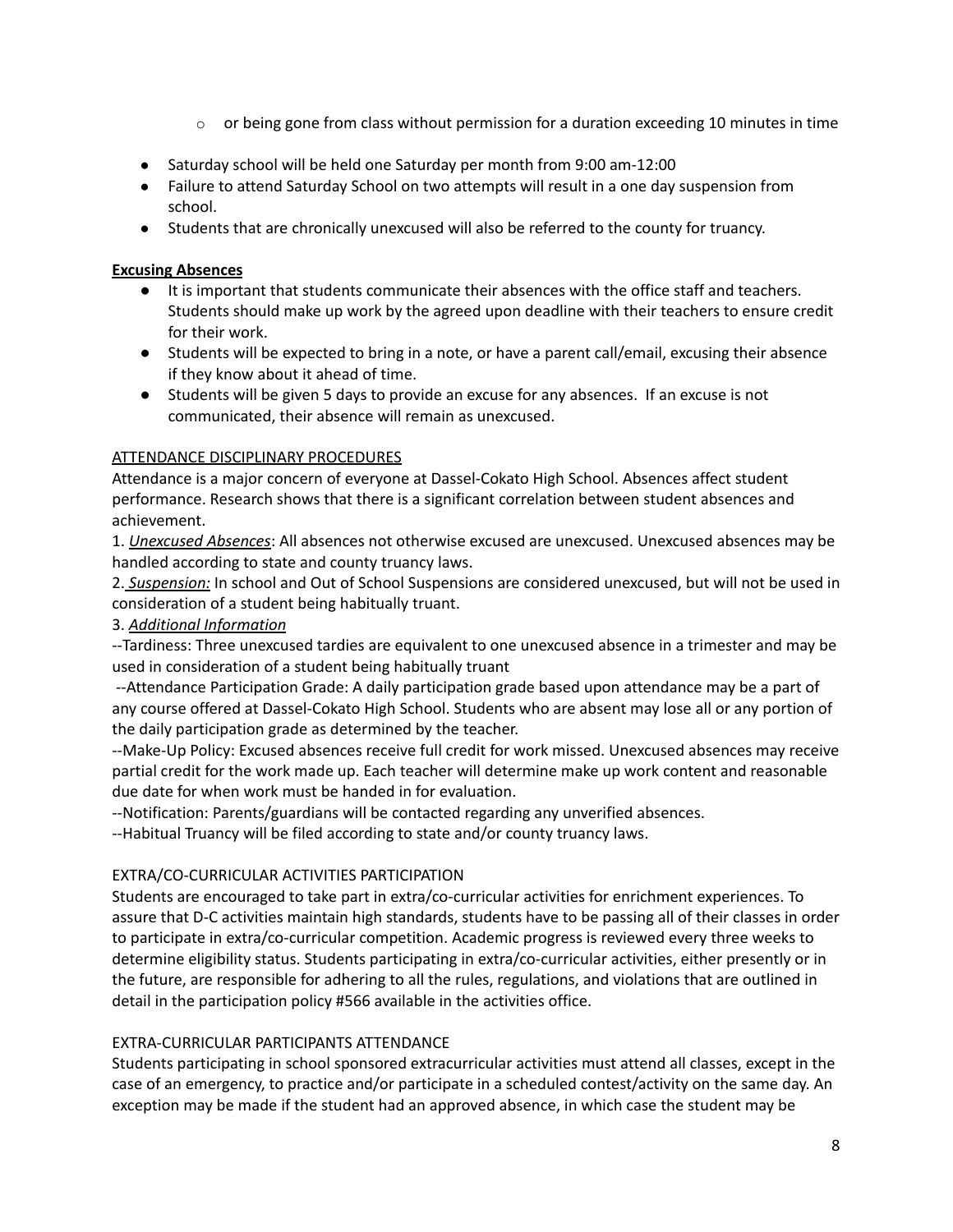required to present to the office a signed statement from the doctor or parents/guardian validating the absence. A student deemed too sick for school will be considered too sick for extra-curricular activities.

## **TOURNAMENT ATTENDANCE (District Policy #563)**

## TOURNAMENT ATTENDEES – D-C Participating

A. The official tournament squad, including varsity cheerleaders of that participating event as well as students that are siblings of a participant, will be allowed to attend all days of the tournament. Parental permission is required.

B. D-C spectator students will be allowed to attend up to two days attendance at each tournament with parental permissions in order for the absence to be excused if the tournament play is during the school day.

## TOURNAMENT ATTENDEES – D-C NOT Participating

A. Students involved in the activity in grades 9-12 will be allowed to attend all days at the REGION and STATE level. Parental permission is required.

**TOURNAMENT MAKE-UP POLICY:** All work for absences must be made up. Excused absences receive full credit for work missed but no participation credit. Unexcused absences will receive no participation credit and will receive partial credit for the work made up. Students who choose to be truant will receive "0" for each class they skip and will not receive credit for any work a teacher might require them to make up. Each teacher will determine make-up work content and due date for when work must be handed in for evaluation.

## **LUNCH AND LUNCHROOM**

Students are expected to remain in the lunch room during their assigned lunch period. Students may use the Media Center to study during their lunch time. Students who do abuse the privilege of using the Media Center by being disruptive, loud, wandering in the halls, or not following Media Center rules, will lose the privilege of using the Media Center during lunch. No food or beverages are allowed to be consumed in the Media Center.

Students may go to a specific teacher's classroom during lunch with a pass/permission from their teacher.

## **BEVERAGES AND FOOD**

Beverages and food are allowed in classrooms at the teacher's discretion. Students are encouraged to keep the commons and hallways clean. Please use the trash receptacles for bottles and wrappers.

#### **BUILDING PASSES AND CLOSED CAMPUS**

When arriving on CAMPUS, students are expected to proceed directly to their assigned building. UNDER NO CIRCUMSTANCES ARE STUDENTS TO LEAVE THE SCHOOL BUILDING WITHOUT A BUILDING PASS FROM THE OFFICE. If it is necessary for students to leave during the school day, they are to bring a note to the office from their parents/guardians stating the reason for leaving. Parents can also call or email permission to leave the building. Students will be issued a blue "leave the building" pass. If a student leaves without a pass, the absence will be considered truancy regardless of the reason. Students are not permitted in the parking lots during the school day unless they are arriving at school, leaving school, or have authorization from the high school office staff in the form of a blue "leave the building" pass. Students who leave the building without permission may be assigned to Saturday School.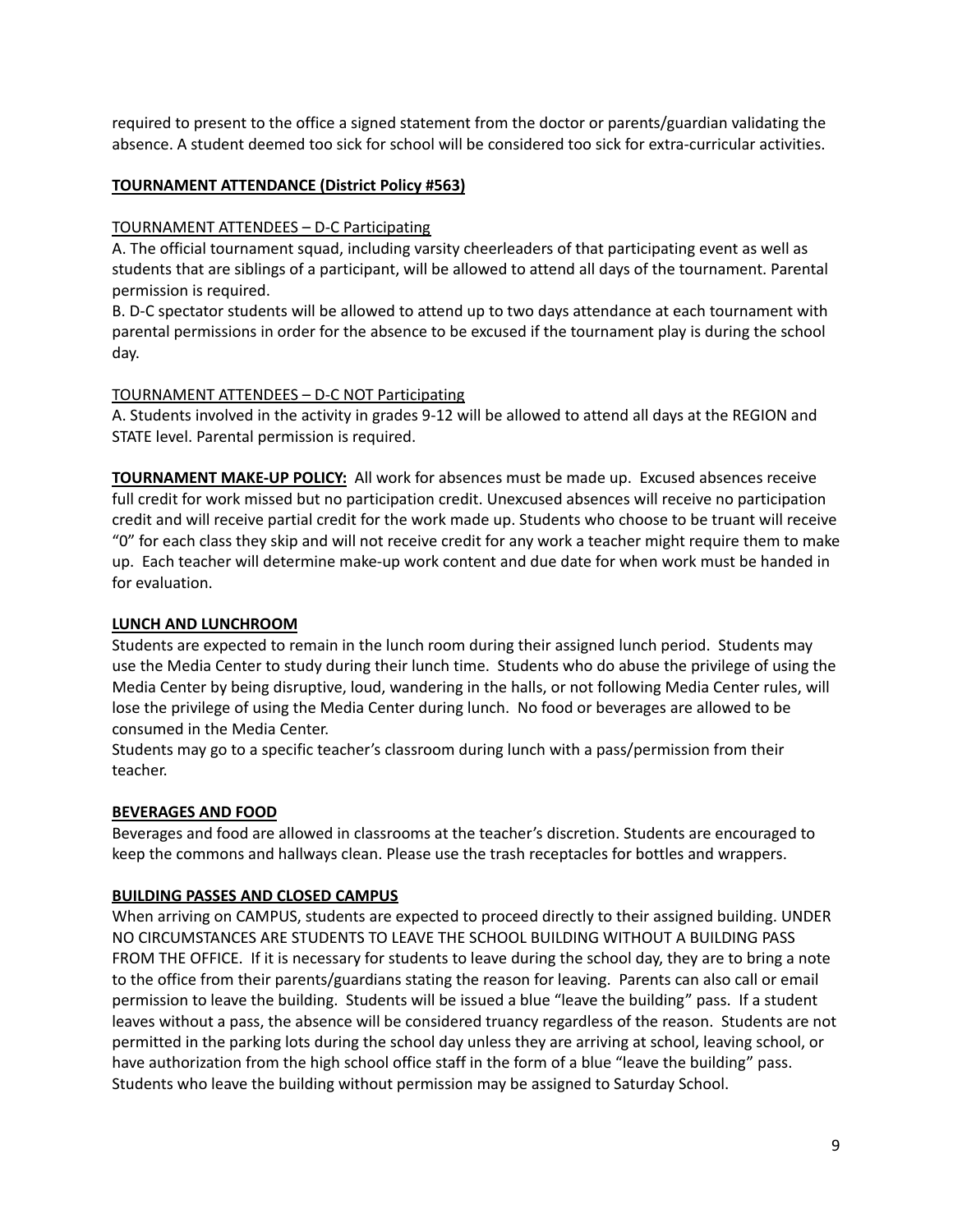## **CORRIDOR PASSES**

On occasion, when it may be necessary for students to go to some other part of the building during class hours, they must have teacher permission or yellow corridor pass. All passes must be signed at the destination and returned to the teacher who issued the pass. Students wishing to access the Academic Wing during lunch must have a pass or permission from a specific teacher.

## **BUS CONDUCT**

Bus transportation is provided for the convenience and safety of traveling to and from school. All students are encouraged to ride the bus to school rather than drive. Students need to also understand that this is a privilege, not a right. Any student who violates school bus rules and regulations can be denied the privilege of using the bus transportation system. For the safety of yourself and the other students that ride the bus, please conduct yourself in a responsible manner. Expect older riders to set good examples.

## **CAMPUS PORTAL**

Parents of D-C students have the opportunity to register for use of the district's Parent Portal software. With this software, parents can use any computer with an Internet connection to access several types of school information related to their children. Specifically, parents can view grades, lunch account balances, standardized test scores, attendance records, contact information, and immunization records. To register for this service, parents should call a school secretary at 320-286-4100 ext.1800. Registering once at one of the schools will enable parents to see all of their children's information, regardless of the school building they attend. The parent portal can be accessed through a link on the DCHS webpage: https://sites.google.com/dc.k12.mn.us/dcpublic/?scrlybrkr=c68c218f

## **CELLPHONES AND OTHER MEDIA DEVICES**

Students are allowed to use cell phones during times they are not in class. During class time their phones should not be visible unless specifically approved by their teacher. No cell phones are permitted in the locker rooms. Media devices (music, earbuds/headphones, video, texting and photographic) devices may be confiscated at the discretion of the teacher/staff member. The photographing of any person(s) without their permission is prohibited and may be subject to disciplinary action.

## **CHEMICAL USAGE (District Policy #417)**

The Dassel-Cokato School District recognizes that the use of drugs and alcohol is an illegal activity that constitutes a hazard to the safety, positive development, and education of students. Students are expected to remain chemically free at all times. Consequently, a student shall not possess, use, sell, give away or be under the influence of illicit drugs or alcohol, or possess drug paraphernalia while on school grounds, buses, or at school-sponsored activities. If reasonable suspicion exists, students' lockers, cars, and personal possessions are subject to search by school or legal authorities. A student who violates the district's drug and alcohol policy will face the following consequences:

#### IF A STUDENT IS USING OR POSSESSING ILLEGAL SUBSTANCES /PARAPHERNALIA:

- 1. Immediate referral to office
- 2. Attempt to notify parents or guardians
- 3. Appropriate referral to law enforcement agencies for investigation of legal charges

4. Minimum of 5 days out-of-school suspension for first offense, and then up to 10 days out-of-school suspension with recommendation for expulsion for any further use of illegal substances and or possession of paraphernalia.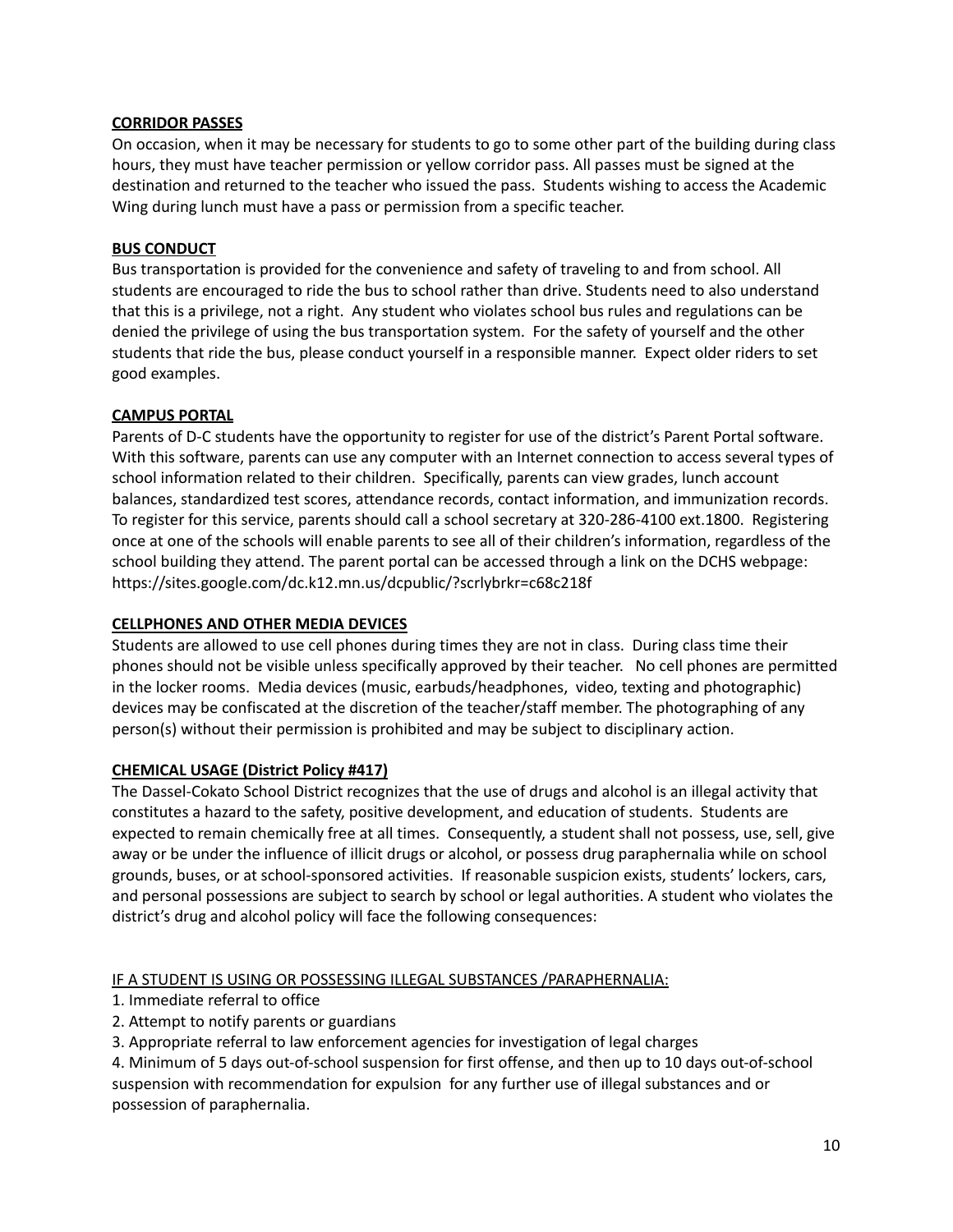5. Automatic Administrative conference to consider expulsion for any distribution of illegal substances

6. Referral to outside evaluation and support for services as needed

7. Written notification of suspension to the parents or guardians

8. Suspension from extra and co-curricular activities during the suspension or expulsion. Notification of special education I.E.P. case manger if the student receives these services

9. Readmission will be considered or will take place only after a home/school conference where all parties agree on a re-entry or alternative educational placement plan

10. Students may lose credits for classes being taken during the suspension

## IF A STUDENT APPEARS UNDER THE INFLUENCE OF ILLEGAL SUBSTANCES OR INHALANTS

- If a student is suspected (via smell, actions, and/or appearance) of being under the influence, the principal or designee may send the student home.
- Readmission will be considered or will take place only after home/school conference where all parties agree on a re-entry plan.

## IF A STUDENT GLAMORIZES DRUGS/ALCOHOL /PARAPHERNALIA THROUGH THE DISPLAY OF, OR THROUGH THE DISTRIBUTION OF, OR THROUGH THE MISUSE OF PERSONAL MEDICATION OR LOOK ALIKE **SUBSTANCES**

- The principal or designee may send the student home.
- Readmission will be considered after a home/school conference where all parties agree on a re-entry plan.

CO-CURRICULAR AND EXTRACURRICULAR ATHLETICS AND FINE ARTS ARE SUBJECT TO ADDITIONAL POLICIES AS ESTABLISHED BY THE M.S.H.S.L. AND THE DASSEL-COKATO BOARD OF EDUCATION.

## **STUDENT TOBACCO (NICOTINE/VAPING) RULE (District Policy #419)**

Definitions are as follows:

1. Possession: Possession of tobacco or nicotine in any form, including, but not limited to: vapes, chewing tobacco, cigarettes, pipes, etc., is defined as any form of the substance in purses, shirt or pants pockets, jackets, lockers and so forth.

2. Use: Use of tobacco is defined as any tobacco product in possession (in hand, lit or unlit) as well as exhaling of smoke. The use of chewing tobacco shall be defined as chewing tobacco in a student's mouth. Students using tobacco shall be reported for violating the Student Tobacco (Nicotine/Vaping) rule.

The Student Tobacco (Nicotine/Vaping) policy applies to students on school district property. This includes the athletic fields, parking lots, school buses, school grounds and property, as well as any trip sponsored by the school.

Consequences of Student Tobacco/Vaping Possession or Use: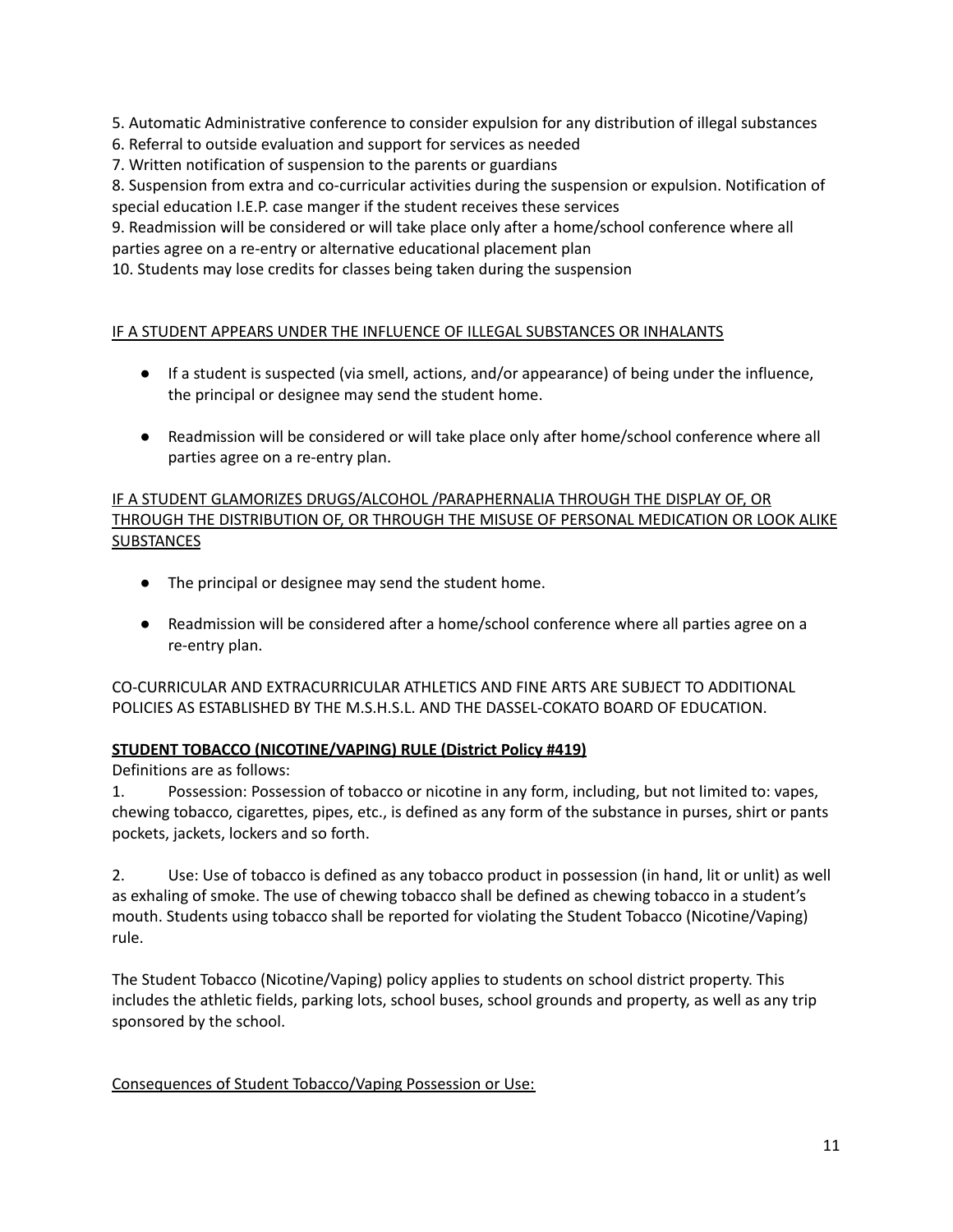The following consequences shall be cumulative beginning with grade 9 and ending upon high school graduation.

**First Offense:** Parent contact, one (1) day of Out of School Suspension (OSS). The student will be referred to legal authorities and they may issue a ticket if they choose. A Wright County Tobacco Violation will be also be given to the student.

**Second Offense:** Parent contact, three (3) days of Out of School Suspension (OSS). The student will be referred to legal authorities and they may issue a ticket if they choose. A Wright County Tobacco Violation will be also be given to the student.

**Third Offense:** Parent contact, up to five (5) days of Out of School Suspension (OSS). The student will be referred to legal authorities and they may issue a ticket if they choose. A Wright County Tobacco Violation will be also be given to the student.

Subsequent offenses during the student's career at Dassel-Cokato High School will result in a meeting with the school administration to determine consequences which may include expulsion.

#### **COMPUTER AND INTERNET ACCEPTABLE USE POLICY**

The purpose of this policy is to set forth policies and guidelines for access to the school district computer system and the Acceptable Use Policy. All provisions of the acceptable use policy are subordinate to local, state and federal laws. For more information, see district policy #524. The use of the school district system and access to the use of the Internet is a privilege and not a right. Depending on the nature and degree of the violation, and the number of previous violations, unacceptable use of the school district system or the Internet may result in one or more of the following consequences: suspension or cancellation of use or access privileges; payments for damages and repairs; discipline under other appropriate school district policies, including suspension, expulsion, exclusion or termination of services; or civil or civil or criminal liability under other applicable laws. By authorizing use of the school district system, the school district does not relinquish control over materials on the system or contained in files on the system. Users should expect only limited privacy in the contents of personal files on the school district system. District staff and parents have the right at any time to investigate or review the contents of their child's files and e-mail files. As part of their learning, students at Dassel-Cokato Schools will be using web 2.0 tools, including individual accounts to use Charger Apps which is powered by Google. Charger Apps provides a safe online environment which will enhance the students' ability to access, collaborate and share what they are learning at school. Charger Apps offers a powerful production suite, including an online word processor, spreadsheet, presentation tool, email, blogger, forms/surveys as well as file storage in Google Drive.

District staff and school board have carefully considered students' online safety in setting up the procedures and rules for student accounts. However, parents have the right to request the termination of their child's individual account(s) at any time or request alternative educational activities not requiring Internet access. Outside of school, parents are responsible for monitoring their student's use of the school district system and of the Internet if the student is accessing the school district system from home or a remote location.

Even though the school district may use technical means to limit student Internet access, these limits do not provide a foolproof means for enforcing the provisions of this acceptable use policy. The school district will not be responsible for any damages users may suffer, including, but not limited to: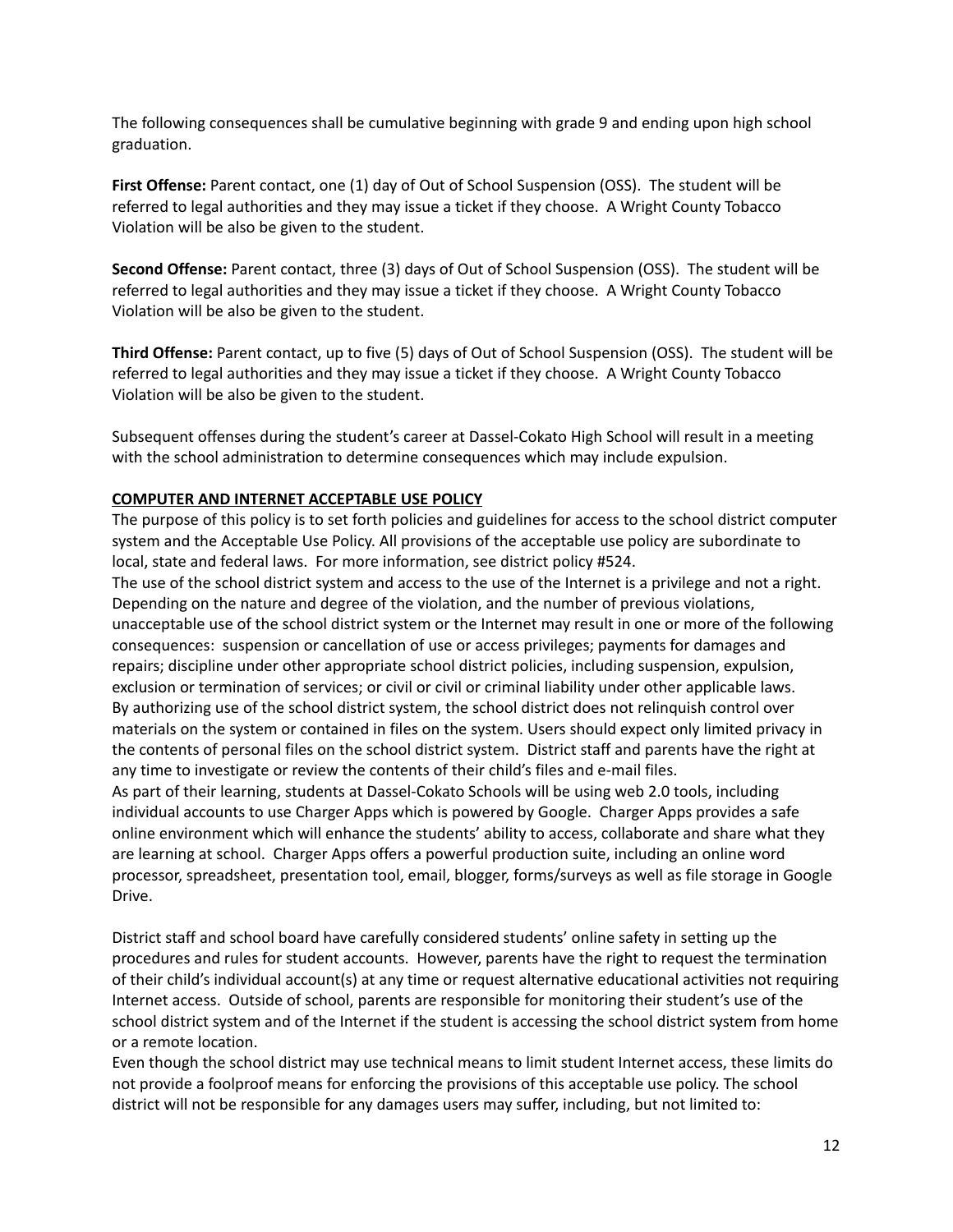a. loss of information stored on school district diskettes, hard drives or servers;

b. information retrieved through school district computers, networks or online resources;

c. personal property used to access school district computers, networks or online resources; or

d. Unauthorized financial obligations resulting from use of school district resources/accounts to access the Internet.

The following uses of the school district system and Internet resources or accounts are considered unacceptable.

- Any non-educational use.
- Access, review, upload, download, store, print, post, or distribute pornographic, obscene or sexually explicit material.
- Transmit or receive obscene, abusive, profane, lewd, vulgar, rude, inflammatory, threatening, disrespectful or sexually explicit language.
- Distribute materials that use language or images that inappropriate to the educational setting or disruptive to the educational process and will not post information or materials that could cause damage or danger of disruption.
- Use language or images that advocate violence or discrimination toward other people (hate literature) or that may constitute harassment or discrimination.
- Knowingly or recklessly post false or defamatory information about a person or organization or to harass another person, or to engage in personal attacks, including prejudicial or discriminatory attacks.
- Engage in any illegal act or violate any local, state or federal stature or law.
- Vandalize, damage, or disable the property of another person or organization will not make deliberate attempts to degrade or disrupt equipment, software or system performance.
- Gain unauthorized access to information resources or to access another person's materials.
- Post private information about another person or to post personal contact information about themselves or other persons.
- To gain unauthorized access to the school district system or any other system.
- To violate copyright laws or usage license agreements.
- For the conduct of business, for the unauthorized commercial purposes or for financial gain unrelated to the mission of the school district.

If a user inadvertently accesses unacceptable materials or an unacceptable Internet site, the user shall immediately disclose the inadvertent access to an appropriate school district official. This disclosure may serve as a defense against an allegation that the user has intentionally violated this policy. In addition to the district policy the high school also expects the following behavior from students when they use school computers and labs. Misuse or purposeful violation of the student computer expectations may lead to loss of computer privileges or school consequences ranging from after-school detention to out-of-school suspension.

## **Computer and Computer Lab Rules**

- No food or drink
- No gaming (unless teacher-approved enrichment)
- No downloading programs or games
- No video/audio streaming unless for academic use
- Email is to be for academic purposes only
- Push in chairs and clean-up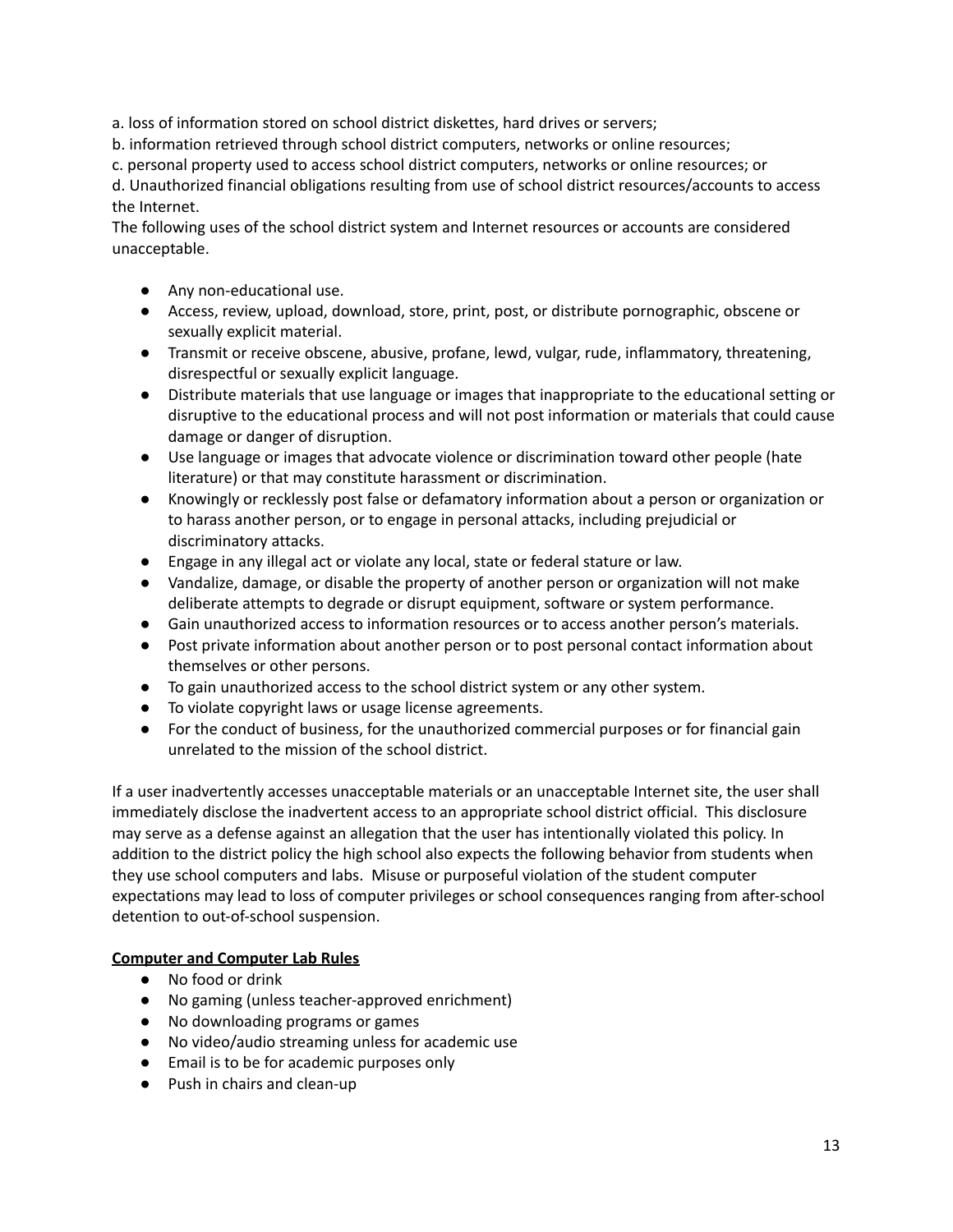## **DISCIPLINE (District Policy #506)**

Your presence in school imposes an obligation on your part to meet, to a reasonable degree, the rules and requirements that are established. Detention or other appropriate penalties will deal with minor offenses. Detention sessions will be offered two times per week, from 3:15 P.M. TO 4:15 P.M.

If detention hours are not served within 2 offered sessions, the student may then be assigned to Saturday School, which is held one time per month, from 9:00 A.M. to 12:00 P.M. In most cases, parents will be notified if their student has to serve detention. Students assigned detention are responsible for securing their own transportation. Serious offenses may be dealt with through kraOut of School Suspension, and, in extreme cases, expulsion from school. Insubordination, defiance of authority, verbal abuse, possession of narcotics and/or alcohol, continual violation of reasonable school rules and regulations are examples of causes for assessing major consequences.

## **SCHOOL HOURS**

Students are expected to be under the supervision of a teacher, coach, adult, or other qualified supervisor while in the school building. The building hours for students are 7:45-3:15. If students are in the building outside these times they should be supervised.

## **DRIVER'S TRAINING (District Policy #650)**

Any student who plans to receive "Behind-the-Wheel" instruction through the Driver's Education Program must demonstrate responsible behavior for at least one year prior to receiving the training. This responsible behavior will be demonstrated by following the school's rules and regulations. When students register for the classroom portion of Driver's Education, they will receive a complete copy of this policy and will be asked to sign a document that indicates they have reviewed the policy and know what is contained in that document. One opportunity to take the classroom portion of drivers training will be guaranteed. Due to increased enrollment, additional opportunities to retake this class may be very limited.

#### **DRIVING TO SCHOOL**

If you park in a non-designated parking spot, your vehicle may be towed at your expense. The vehicle must remain properly parked until you are ready to leave after school. Students are not permitted to drive during the noon hour or during the school day. Violations of this rule or reckless driving before school, after school or in connection with any school event may result in referral to the authorities and denial of the privilege of driving to school. Parking lot speed limit is 10 M.P.H.

Students that ride with and/ or transport other students to an off-school site as part of a DCHS class must secure permission to do so by following the transportation agreement set forth by the classroom teacher and both sets of parents/guardians.

#### **HAZING PROHIBITION POLICY (District Policy #526)**

The purpose of this policy is to maintain a safe learning environment that is free from hazing for students and staff. Hazing activities of any type are inconsistent with the educational goals of the school district and are prohibited at all times (during and after school hours), on or off school property. Any student who engages in a hazing activity will be subject to disciplinary action. "Hazing" means committing an act that creates a substantial risk of harm to a person, in order for the student to be initiated into or affiliated with a student organization, or for any other purposes. Toilet papering property would be considered hazing. Any student who believes he or she has been the victim of hazing or has knowledge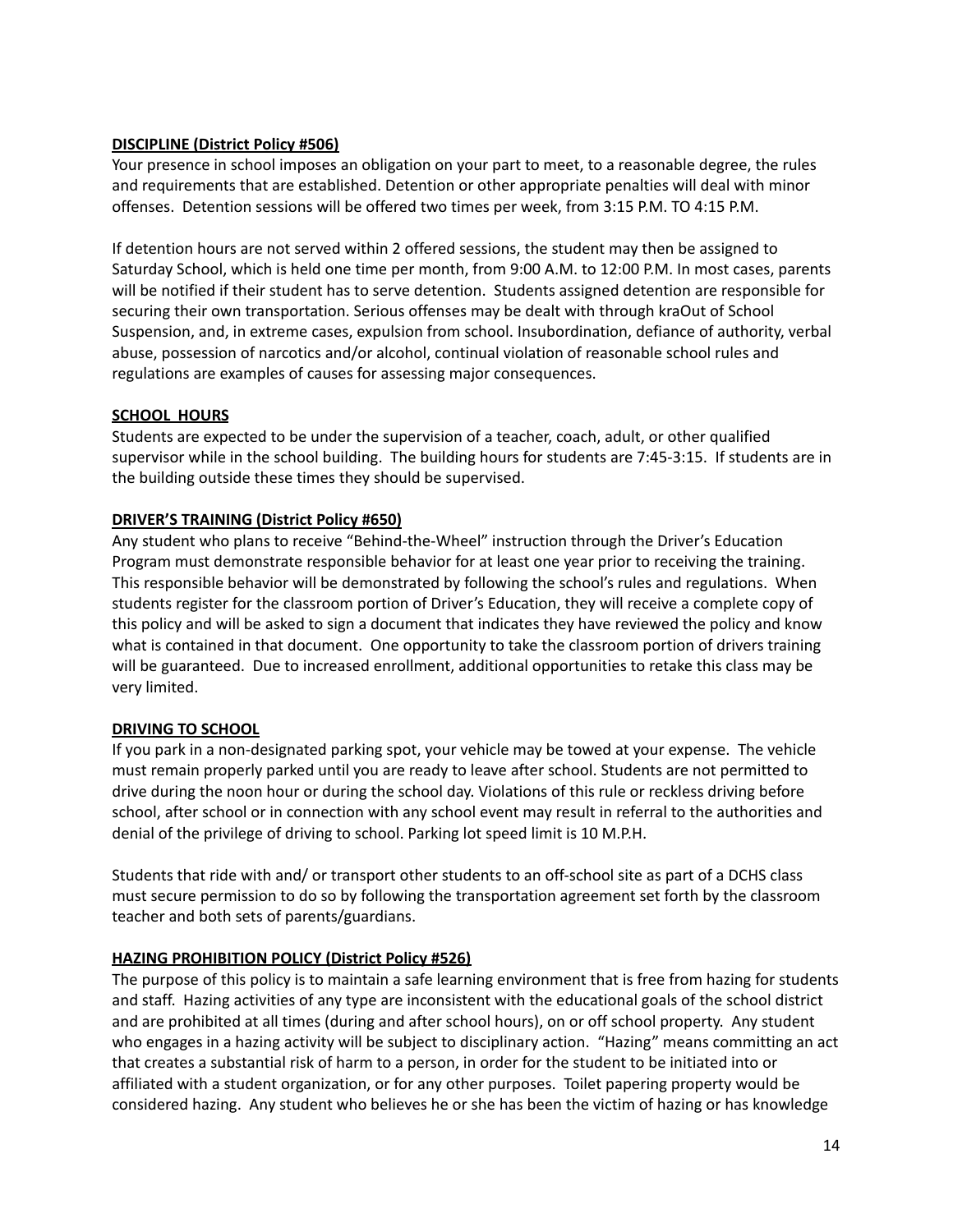or belief of conduct that may constitute hazing shall report the alleged acts immediately to the principal or to the school district's human rights officer (school social worker) or to the superintendent of schools.

## **LOCKERS (District Policy #502)**

You will be responsible for the locker to which you are assigned. Your assigned locker is for your personal use during the school year. Do not share a locker with another person. You may not move from your assigned locker without permission from the office. Keep your locker clean and the door closed at all times. Each locker is equipped with a combination lock for security. Do not, for your own security, set the locker to open ("rigging") without the benefit of the combination. You are encouraged not to leave money or other valuables in your locker. Report any damage to your locker to the office immediately. Any damage unreported will be your responsibility, and you will be charged for the clean-up and/or repairs. There is a \$5.00 fee to change combinations. PLEASE NOTE: The lockers are the property of ISD #466 and at no time does the school relinquish its exclusive control of lockers. Lockers are provided for the convenience of students. School authorities may, for any reason, conduct periodic general inspections of lockers at any time, without notice, without student consent, and without a search warrant. You will be accountable for the contents of your locker.

## **LOST AND FOUND**

The Lost and Found department is located outside of the high school office.

## **LUNCHROOM**

Students eating in the lunchroom must help to keep it clean. Students are expected to pick up plates, silverware, napkins, etc. and return them to the kitchen after they have finished eating. Students not willing to follow reasonable rules and courtesies may be denied the privilege of using the lunchroom. Students are expected to stay in the lunchroom during their lunch period.

#### **MEDIA CENTER**

The Library Media Center is the physical and academic hub of the high school. Students have access to a wide array of print and electronic information sources as well as an extensive collection of materials for recreational reading, listening, and viewing. Information terminals are also available in the computer lab, providing off-site access to several electronic databases. The media center is open each school day before and after school hours. This is a privilege we expect students take advantage of respectfully. The guidelines for use are few and simple:

- All materials must be checked out at the circulation desk.
- No ID card is required.
- Periodicals may only be checked out with special permission. Articles may be copied free of charge.
- Request forms are available for inter-library loans.
- Noise should be confined to each table with respect shown for the rights of others.

#### **MEDICATION (District Policy #516)**

Before medication can be dispensed in school, we must have the following items on record. These items must be renewed annually and whenever there are medication and/or dosage changes:

Medication administration requirements:

● Signed permission from the parent/guardian for school personnel to administer prescription and over the counter medication.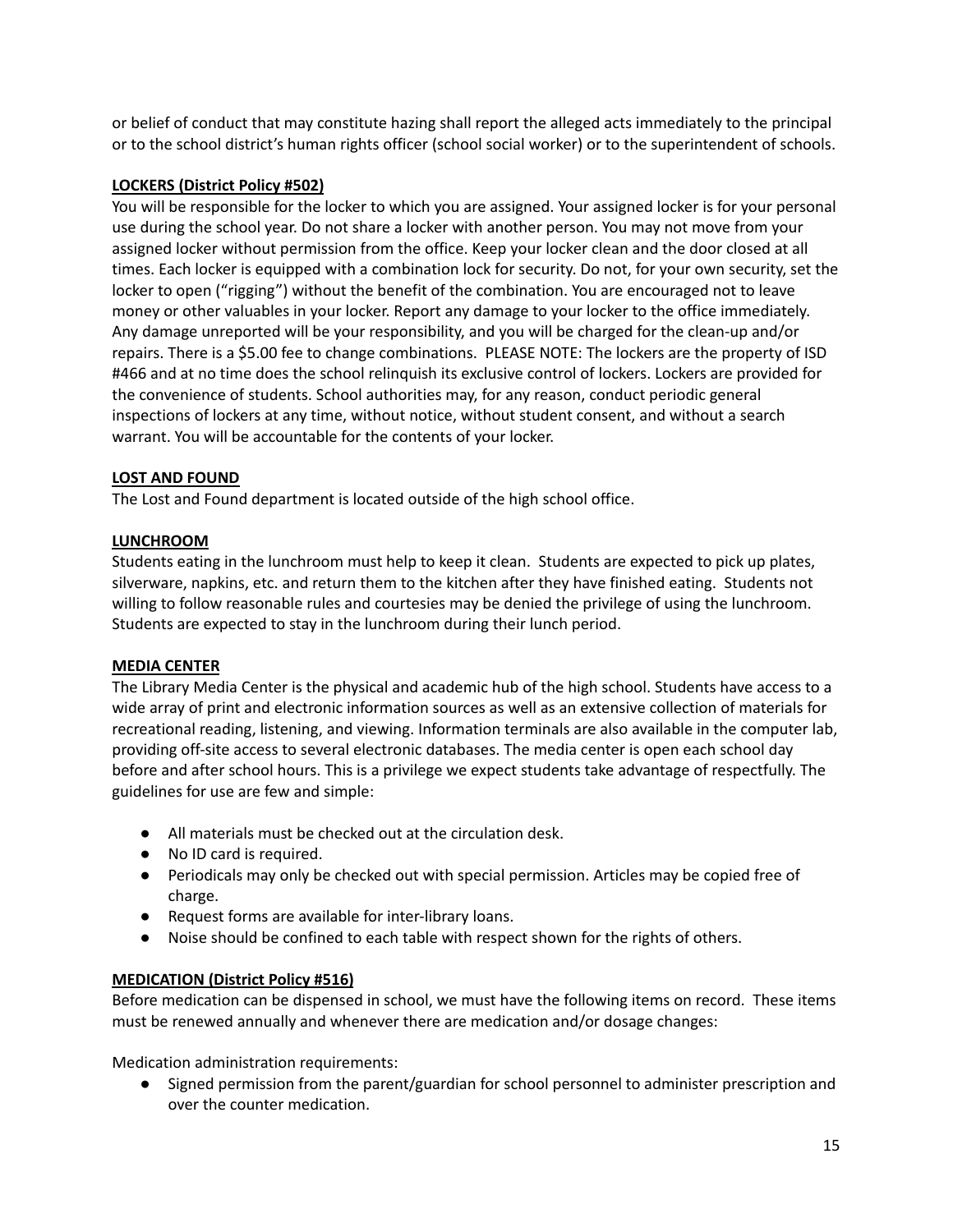- For prescription medications, a medication authorization form must be signed by a Health Care Provider indicating the reason for the medication, the dosage, time and frequency, possible side effects and termination date.
- All medication must come to school in the original container.
- Aspirin or any product containing aspirin will not be given without a written order from a health care provider.
- At the discretion of the school nurse, signed orders from a Health Care Provider can be requested for over the counter medications.

All prescription medications must be stored and locked in the health office. Exceptions can be made for emergency medications such as inhalers and Epi-Pens; however, an order from a Health Care Provider is still mandatory and must be updated annually. Medication not picked up at the end of the school year by the parent/guardian will be destroyed.

High school students may possess and use non-prescription medications in a manner consistent with the labeling, only when the school district has a written agreement between the Licensed School Nurse, the parent, and the student. Agreements must be updated annually. The school district may revoke a student's privilege to possess and use nonprescription medication if the student is abusing this privilege. This provision does not apply to the possession or use of any drug or product containing ephedrine or pseudoephedrine as its sole active ingredient or as one of its active ingredients.

#### **NATIONAL HONOR SOCIETY SELECTION CRITERIA**

The National Honor Society is a service organization that recognizes students who have demonstrated excellence in four main areas.

SCHOLARSHIP - Students must have maintained a cumulative grade point average of 3.5.

SERVICE - All eligible candidates must submit a list of their service activities to the selection committee. Each student must be involved in some school-related activities; out-of-school projects are also considered.

LEADERSHIP - Potential members should have demonstrated leadership qualities in school. Additional leadership in "outside" organizations is encouraged

CHARACTER - Potential members consistently demonstrate desirable qualities of behavior and principles of morality and ethics.

For additional information and selection criteria see the NHS advisor, Mr. Ring.

#### **NOTICE OF NON-DISCRIMINATION (District Policy #522)**

Dassel-Cokato High School provides equal access to its programs and activities for all students, free from limitations based upon beliefs, economic or social conditions, or status with regard to public assistance, disability or gender.

#### **PLEDGE OF ALLEGIANCE PROCEDURE**

Dassel-Cokato High School will provide an opportunity for students to participate in the pledge of allegiance weekly. The pledge will be led by members of the student body. Anyone who does not wish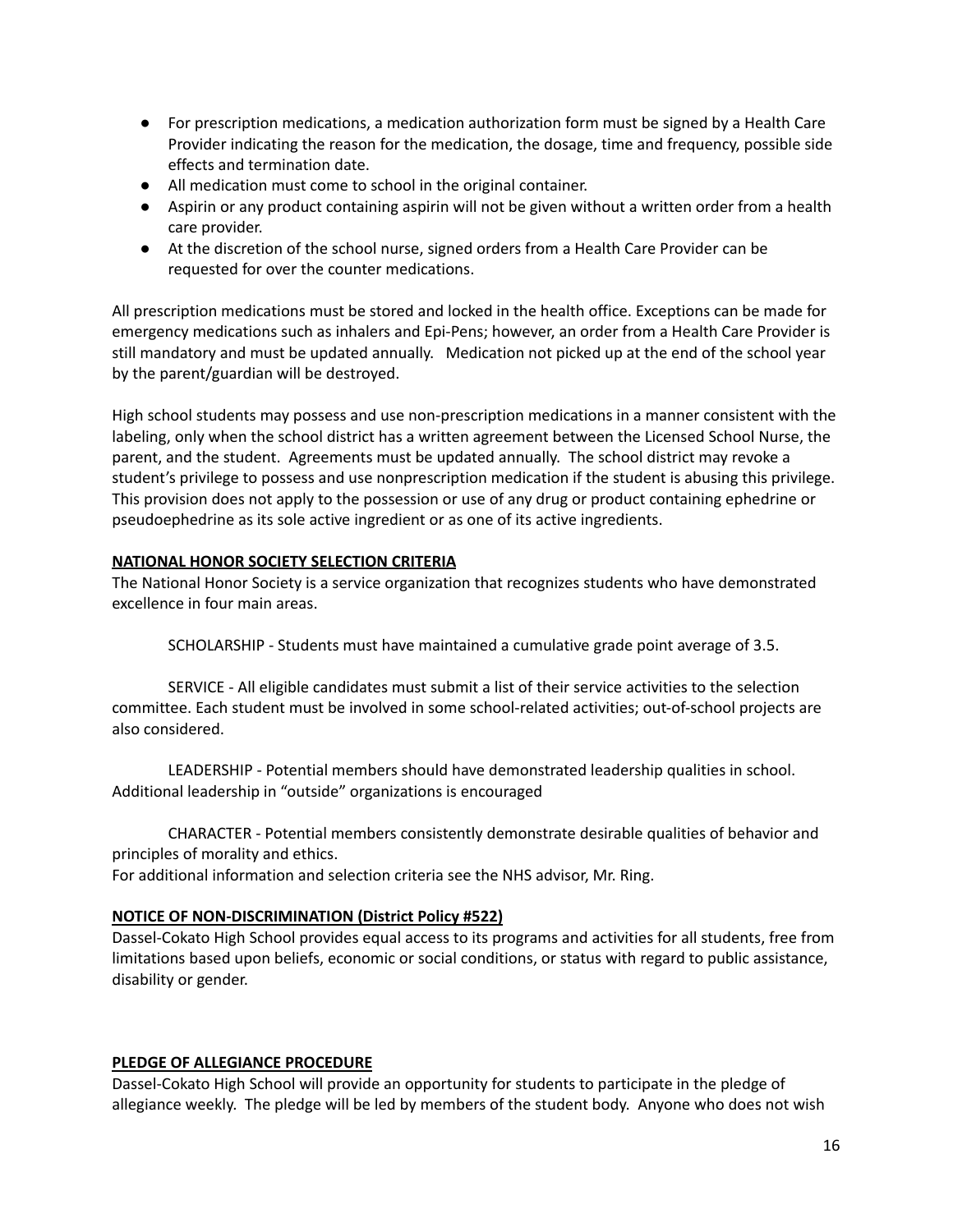to participate in reciting the pledge of allegiance for any personal reason may elect not to do so. Students must respect another person's right to make that choice.

## **PROPER SCHOOL ATTIRE (District Policy #504)**

Appropriate clothing includes, but is not limited to, the following:

- A. Clothing appropriate for the weather.
- B. Clothing that does not create a health or safety hazard.
- C. Clothing appropriate for the activity (i.e., physical education or the classroom)

Inappropriate clothing includes, but is not limited to, the following:

- A. "Short shorts," skimpy tank tops, tops that expose the midriff, and/or chest area, and other clothing that is not in keeping with community standards. Undergarments must be covered at all times. Examples: bra straps, boxer shorts, underwear.
- B. Clothing bearing a message that is lewd, vulgar, or obscene.
- C. Apparel promoting products or activities that is illegal for use by minors.
- D. Objectionable emblems, badges, symbols, signs, words, objects, or pictures on clothing or jewelry communicating a message that is racist, sexist, or otherwise derogatory to a protected minority group, evidences gang membership or affiliation, or approves, advances, or provokes any form of religious, racial or sexual harassment and/or violence against other individuals as defined in Policy #413

## POST SECONDARY OPTION STUDENTS (PSEO)

Students going to school under PSEO are required to follow the same rules and expectations as any other DCHS student. During school hours, these students are considered visitors unless enrolled and attending a class at the high school.

#### **PUBLIC DISPLAY OF AFFECTION**

Students should refrain from displays of affection while in school. After a warning, students may be subject to disciplinary actions.

#### **SCHOLASTIC HONESTY AND INTERNET USE**

Dassel-Cokato High School has set high expectations for scholastic integrity and safety regarding the use of computer technology. Students are prohibited from using school computers, the Internet, and the labs to chat online and to download or upload inappropriate content. Scholastic dishonesty that includes, but is not limited to, cheating on a school assignment or test, plagiarism, or collusion is prohibited. The Internet is a resource to be used responsibly and honestly. It is the student's responsibility to accurately verify and document their sources presented in their academic work.

Students that participate in academic dishonesty (Cheating) may lose all credit on the assignment or in the course that the cheating took place in based off of teacher discretion. Students may also be subject to a school consequence of detention, Saturday School, or out-of-school suspension.

#### **SEXUAL/RACIAL/RELIGIOUS HARASSMENT AND VIOLENCE POLICY (District Policy #413)**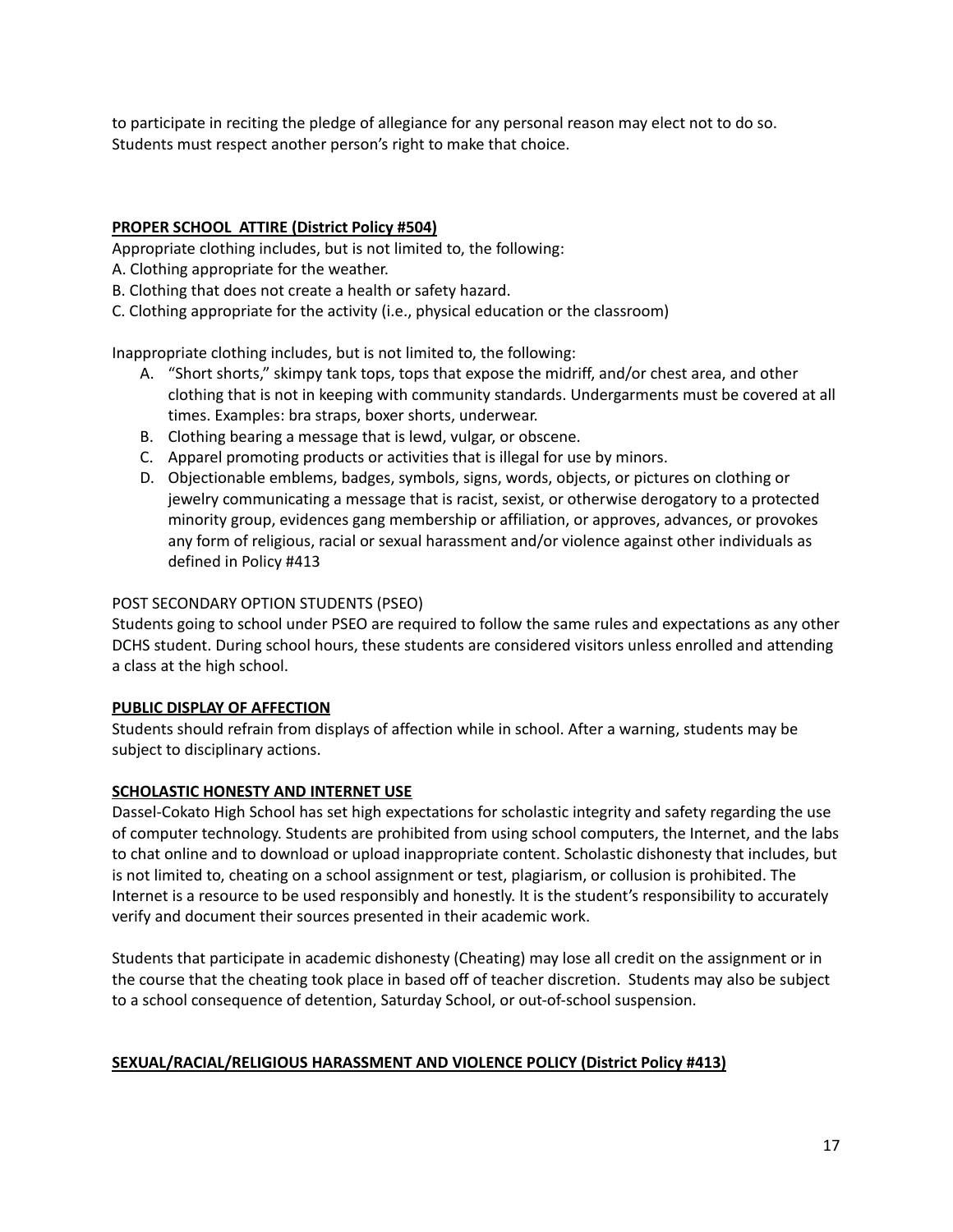1. Everyone at District #466 has a right to feel respected and safe. The District will not tolerate harassment, including inappropriate remarks about or conduct related to a student or employee's race, religion, or sex.

2. The District will not tolerate racial, religious or sexual violence of any kind.

3. The policy applies to classrooms, school grounds, school transportation, and other school sponsored activities.

4. A harasser may be a student or an adult. Harassment may include, but is not limited to, the following when related to race, religion, sex or gender.

- Name calling, jokes or rumors;
- Graffiti, notes or cartoons; offensive or graphic posters, book covers, e-mail, web sites, text messages, etc;
- Unwelcome touching of a person or clothing;
- Pulling on clothing;
- Words or actions that make you feel uncomfortable, embarrassed, or pressured, and that interfere with your ability to do your schoolwork or job.

5. If any words or actions make you feel uncomfortable or fearful, you need to tell a teacher, counselor/social worker, or the building principal (the building Human Rights Officer.

6. You may also make a written report. It should be given to a teacher, counselor/social worker, the principal, or the Human Rights Officer.

7. Your right to privacy will be respected as much as possible.

8. We take seriously all reports of racial, religious, sexual harassment or violence and will take appropriate action, based on your report.

9. If it is determined that harassment has occurred, progressive discipline may include, but is not limited to, warnings, parent conferences, detention, suspensions from school and/or extra co-curricular participation and transportation privileges, expulsion, or termination of employment.

10. The School District will also take action if anyone tries to intimidate you or takes action to harm you because you have reported acts of harassment.

11. This is a summary of the School District policy against racial, religious, and sexual harassment and violence. Complete policies and reporting forms are available in each school building office upon request.

## BULLYING BEHAVIOR—STEP UP!

Bullying, as defined by the State of Minnesota:

Bullying is intimidating, threatening, abusive or hurtful conduct

i.It is objectively offensive *and*

ii. The conduct involves and imbalance of power and is repeated *or*

iii. The conduct materially and substantially interferes with a student's education or ability to participate in school activities.

Bullying behavior, including cyber-bullying, is addressed very seriously in the Dassel-Cokato District. It is vital to report incidents that involve threats and other bullying behavior on the bus, in the school, or on the computer. Verbal assaults, or verbally abusive behavior, including, but not limited to, use of language that is discriminatory, abusive, obscene, threatening, intimidating or that degrades other people is prohibited and is subject to appropriate disciplinary action. Likewise, false accusations of physical or verbal threats, including, but not limited to, the staging or reporting of dangerous or hazardous situations that do not exist is also subject to disciplinary action.

#### **TELEPHONE**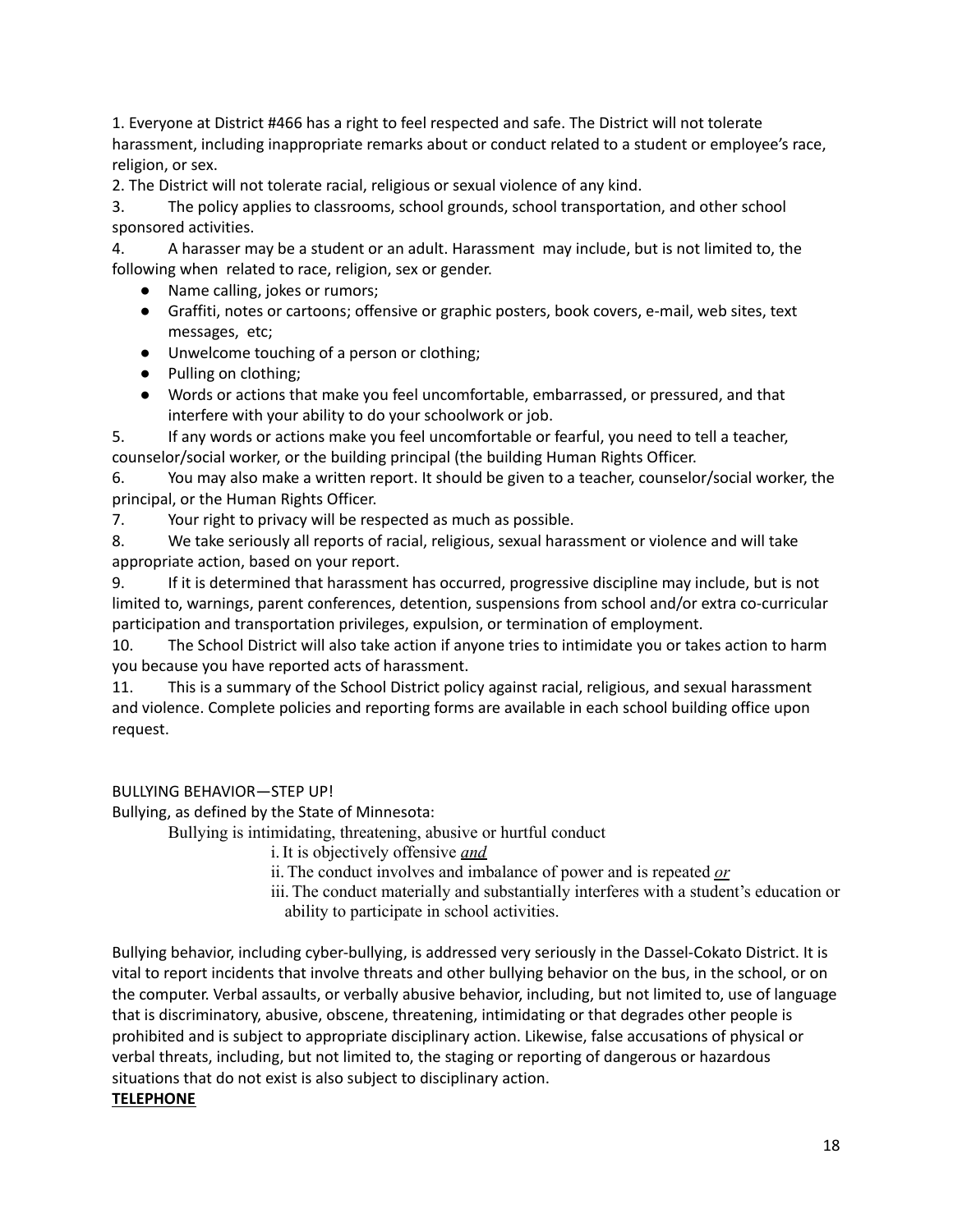Parents and friends of students are requested not to call students during the time school is in session unless it is urgent. Students are to use the telephone located in the commons area for general use. This phone is not to be used during class time.

## **TEXTBOOKS (District Policy #606)**

The school furnishes textbooks. Books are expensive and if properly handled should last for several years. Because textbooks are used for a number of years, please handle the books with care so they remain in good condition. The school will charge an appropriate replacement fee for textbooks, workbooks, or library materials lost or destroyed by the student. Report cards may also be held.

## **VISITORS**

It is our goal to keep our students and staff safe and classroom disruptions to a minimum. Therefore, visitors will not be allowed during the school day. All unauthorized visitors may be charged with trespassing. A visitor is defined as any person, adult or minor, who is not enrolled in a class at DCHS at DCHS during the time of their visit.

## **WEAPONS AND ASSAULT DISCIPLINE POLICY (District Policy #501)**

#### **WEAPONS**

Possession of a weapon may result in any or all of the following;

- 1. An initial suspension from school;
- 2. Confiscation of the weapon;
- 3. Notification to law enforcement agencies;
- 4. A recommendation to the Superintendent that the student be expelled.

"Possession" refers to having a weapon on one's person or in an area subject to one's control on school property or at a school activity. "Weapon" means any firearm, whether loaded or unloaded, any device or instrument designed as a weapon or look alike firearms, or any device or instrument that is used to threaten or cause bodily harm or death. A student who finds a weapon on the way to school or in the school building and takes the weapon to the principal's office shall not be considered in possession of a weapon.

#### ASSAULT

- 1. A threat of bodily harm or death to another person, without material physical contact, may result in a parent/guardian conference and an Out of School Suspension (OSS).
- 2. A student who threatens bodily harm or death to another without material physical contact while in possession of a weapon shall be dealt with under the preceding section of this policy dealing with "weapons."
- 3. Students who engage in fighting will be suspended from the classroom or from the building. Fighting shall be characterized by a violent aggressive behavior by two or more individuals with the intent of inflicting physical harm upon one another and differentiated from "poking, pushing, shoving or scuffling".
- 4. Direct attack with a weapon: Direct attack with a weapon shall be dealt with under the preceding "Weapons" section of this policy.
- 5. Unprovoked direct attack without a weapon on another person: Students will be suspended out of school (OSS). An attack of this nature may lead to a recommendation to the Superintendent for expulsion.